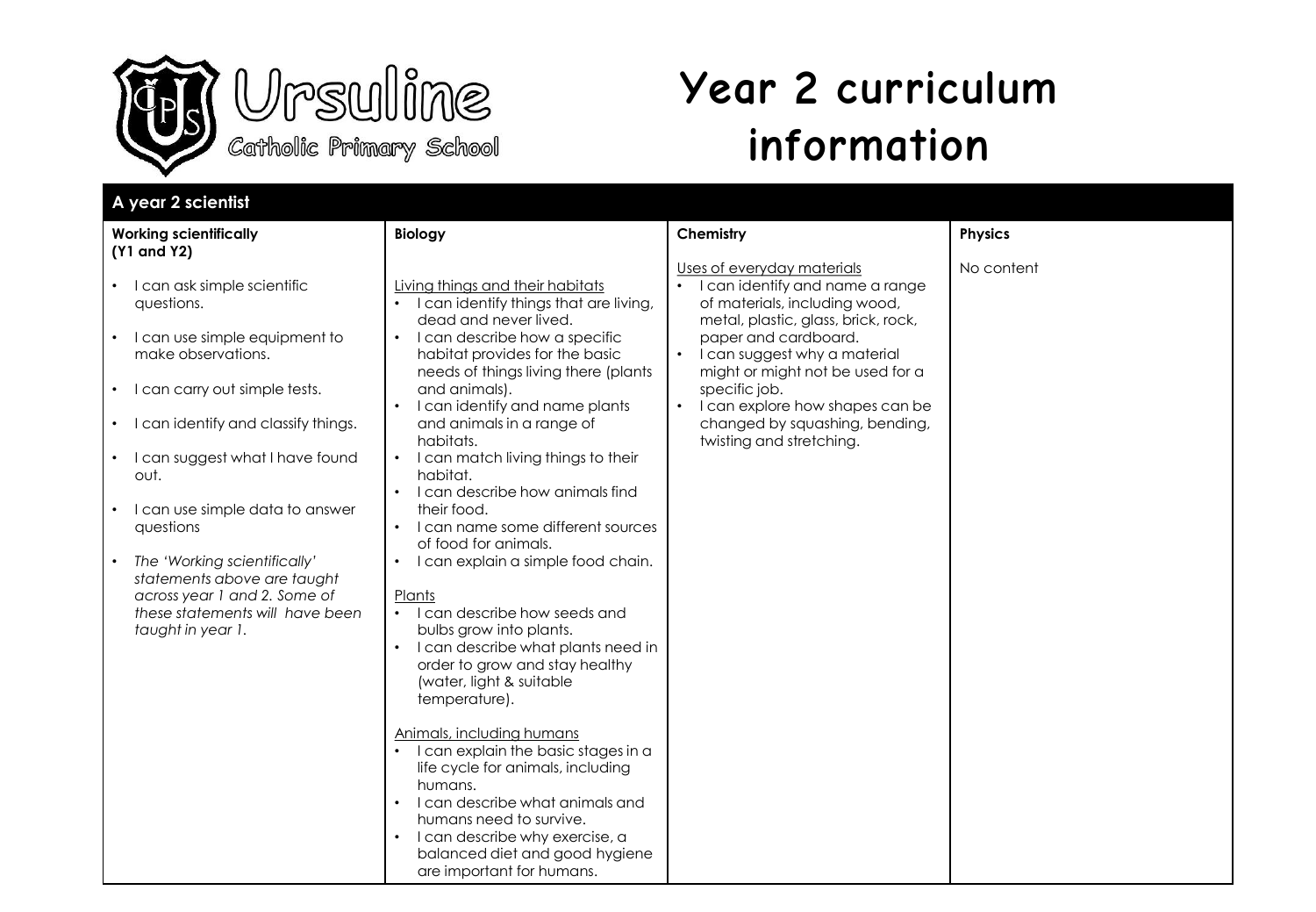| A year 2 historian                                                        | A year 2 geographer                                                                     | A year 2 artist                                                             |
|---------------------------------------------------------------------------|-----------------------------------------------------------------------------------------|-----------------------------------------------------------------------------|
| can use words and phrases like:<br>before, after, past, present, then and | I can say what I like know about the place<br>I live in.                                | I can use paint, pencil and pastel to<br>create art.                        |
| now.<br>can recount the life of someone                                   | I can say what I know about a different<br>place.                                       | I can use a viewfinder to focus on a<br>specific part of an artefact before |
| famous from Britain who lived in the<br>past. I can explain what they did | I can describe a place outside Europe<br>$\bullet$<br>using geographical words.         | drawing it.<br>I can mix paint to create all the                            |
| earlier and what they did later.                                          | I can describe the key features of a place                                              | secondary colours.<br>I can create brown with paint.                        |
| can answer questions using books,<br>pictures and photographs.            | from a picture using words like beach,<br>coast, forest, hill, mountain, ocean, valley. | I can create tints with paint by adding                                     |
| can research the life of a famous<br>person from the past using different | I can explain how daily lives may be<br>different in other locations.                   | white.<br>I can create tones with paint by adding                           |
| sources of evidence.                                                      | I can name the continents of the world<br>and locate them on a map.                     | black.                                                                      |
|                                                                           | I can name the world oceans and locate                                                  | I can use different features of an IT paint<br>package.                     |
|                                                                           | them on a map.<br>I can name the capital cities of England,                             | I can suggest how artists have used<br>colour, pattern and shape.           |
|                                                                           | Wales, Scotland and Ireland.                                                            | I can create a piece of art in response to                                  |
|                                                                           | I can find where I live on a map of the<br>United Kingdom.                              | the work of another artist.                                                 |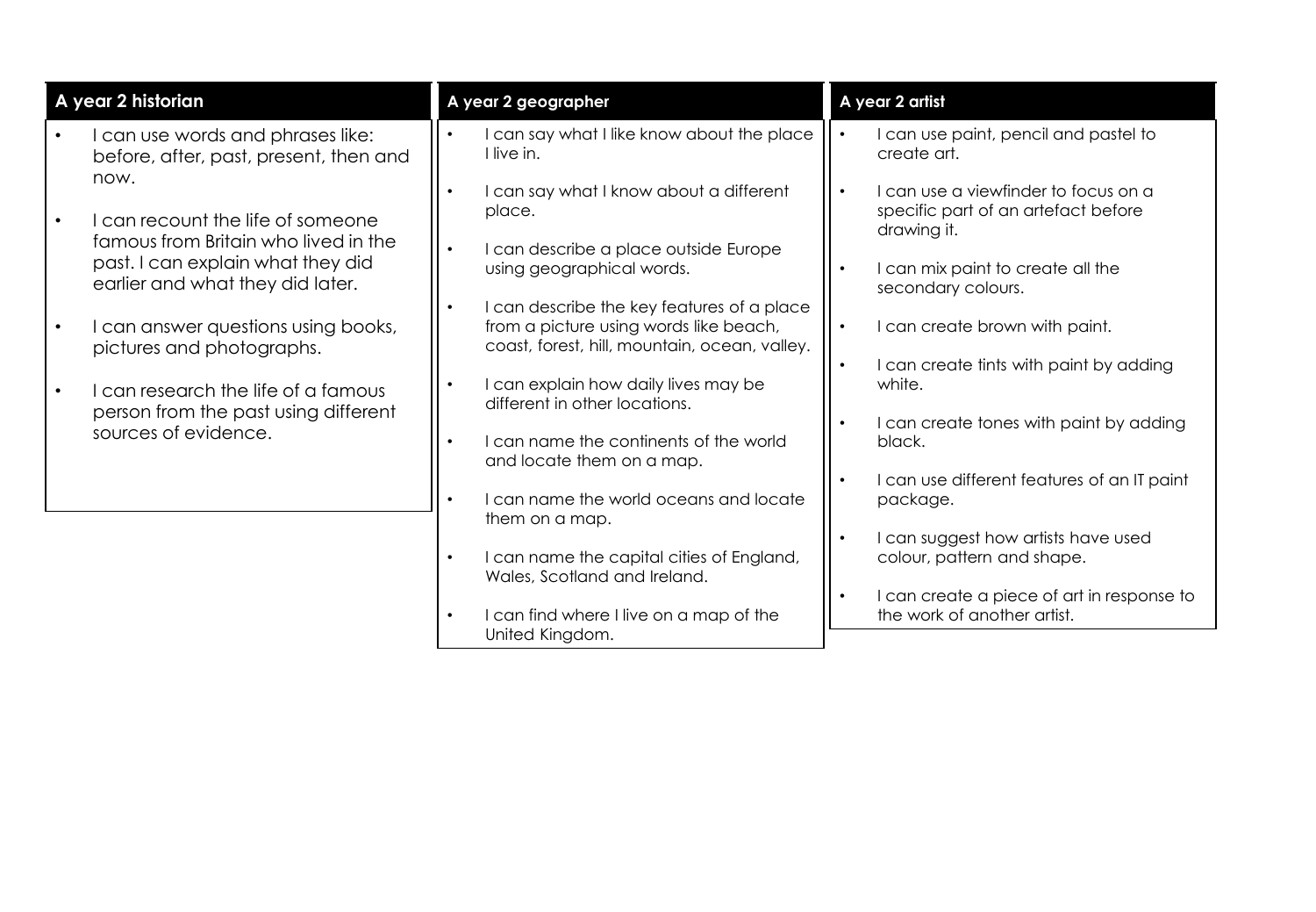| A year 2 designer |                                                                         | A year 2 musician |                                                                                | A year 2 sports person                                                                                            |
|-------------------|-------------------------------------------------------------------------|-------------------|--------------------------------------------------------------------------------|-------------------------------------------------------------------------------------------------------------------|
|                   | I can think of an idea and plan what to<br>do next.                     |                   | can sing and follow a melody.                                                  | Games<br>I can use hitting, kicking and/or rolling in                                                             |
| $\bullet$         | I can choose tools and materials and<br>explain why I have chosen them. |                   | I can perform simple patterns and<br>accompaniments keeping a steady<br>pulse. | a game.<br>I can decide the best space to be in<br>$\bullet$<br>during a game.<br>I can use one tactic in a game. |
| $\bullet$         | I can join materials and components in<br>different ways.               |                   | I can play simple rhythmic patterns on<br>an instrument.                       | I can follow rules.<br>$\bullet$                                                                                  |
| $\bullet$         | I can explain what went well with my<br>work.                           |                   | I can sing or clap increasing and<br>decreasing tempo.                         | Gymnastics<br>I can plan and perform a sequence of<br>movements.<br>I can improve my sequence based on            |
|                   | I can measure materials to use in a<br>model or structure.              |                   | can choose sounds which create an<br>effect.                                   | feedback.<br>I can think of more than one way to<br>create a sequence.                                            |
|                   | I can describe the ingredients I am<br>using.                           |                   | I can use symbols to represent sounds.                                         | I can work on my own and with a partner.<br>$\bullet$                                                             |
|                   |                                                                         |                   | I can make connections between<br>notations and musical sounds.                | Dance<br>I can change rhythm, speed, level and<br>direction in my dance.                                          |
|                   |                                                                         | $\bullet$         | I can listen out for particular things<br>when listening to music.             | I can dance with control and<br>$\bullet$<br>coordination.<br>I can make a sequence by linking                    |
|                   |                                                                         |                   | can improve my own work.                                                       | sections together.<br>I can use dance to show a mood or<br>feeling.                                               |
|                   |                                                                         |                   |                                                                                | General<br>I can copy and remember actions.<br>I can talk about what is different from<br>$\bullet$               |

what I did and what someone else did.